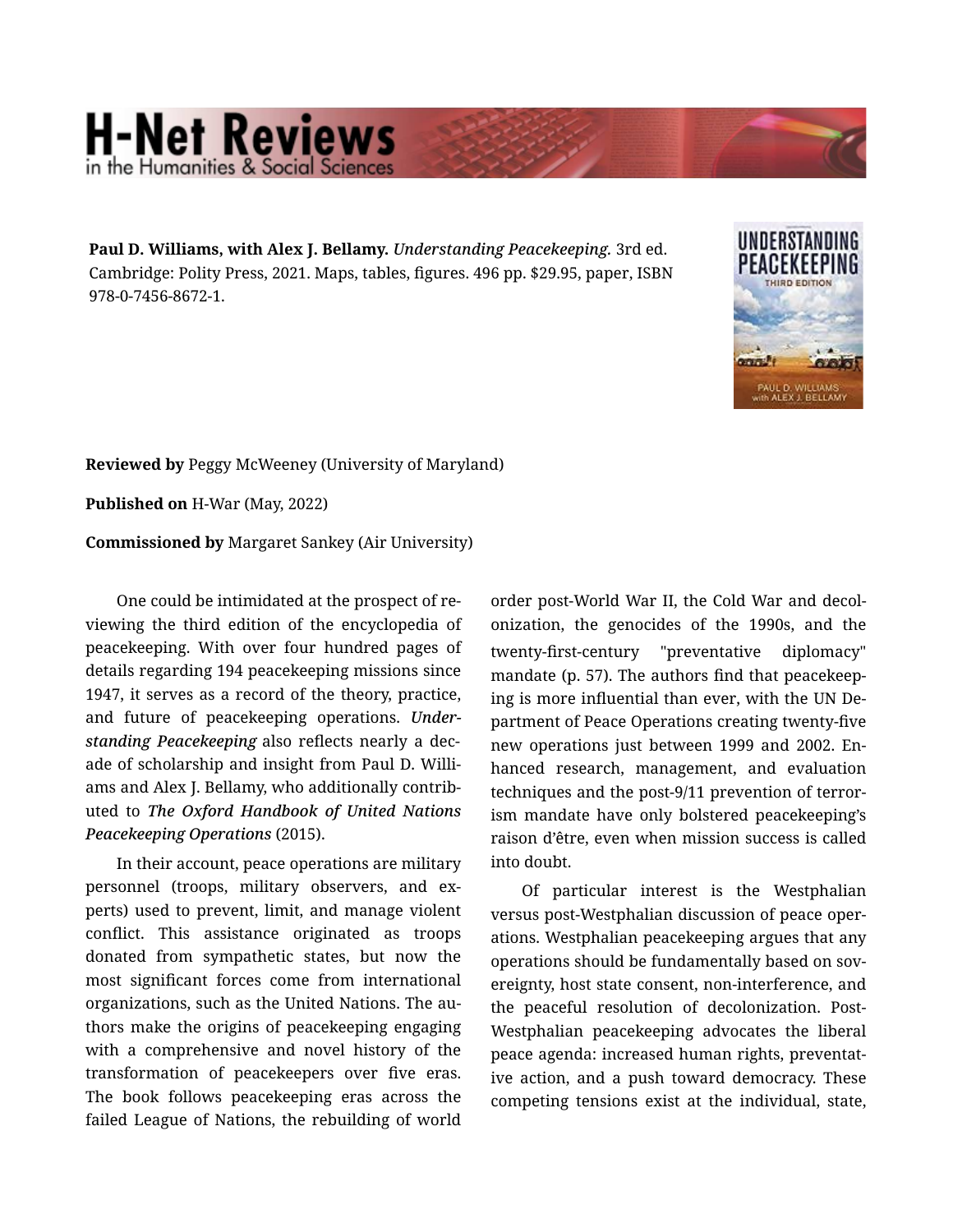and organization levels, with key operational com‐ ponents sometimes based on individual perspect‐ ive. One example the authors provide is when sec‐ retary general of the UN, Kofi Annan, promoted the 2005 Responsibility to Protect (R2P) doctrine, which made states responsible for the well-being of their citizens. In doing so, he also paved the way for greater challenges to host state consent and sovereignty, much to the chagrin of China and Russia.

From there, the authors discuss six strategic functions of peace operations: prevention, obser‐ vation, assistance, enforcement, stabilization, and administration. Each chapter introduces the concept, defines it in the UN Charter and else‐ where, and adds two to three case studies. Here, the tension between the Westphalian and post-Westphalian strategies is also evident. Westphali‐ an strategies, such as observation, rely on "con‐ sent, impartiality, and the minimum use of force," the so-called holy trinity of traditional peacekeep‐ ing (p. 131). In contrast, post-Westphalian mis‐ sions, beginning with the 1956 Suez Canal crisis, offer greater military enforcement and stabiliza‐ tion. Post-Westphalian missions now prevail, al‐ though Westphalian missions still occur, usually when the conflict is frozen or the consent of the host state and Security Council is fragile. This dif‐ ferentiation of peacekeeping is additionally help‐ ful in explaining why peacekeeping operations have a contested track record.[1] Some functions, such as observation and assistance, have a consid‐ erable record of success, while enforcement and administration face greater obstacles and carry a mixed record of mission success.

Lastly, part 3 of *Understanding Peacekeeping* describes future challenges, such as force genera‐ tion, regionalization, and civilian protection. For example, as more peace operations are conducted by regional or private organizations, states should be less inclined to donate troops to UN peacekeep‐ ing operations. However, states are doing so more now than ever. The authors provide myriad theor‐ ies for this, including realism, liberalism, public goods concerns, and normative attractiveness.

Additionally, increasing concerns over protec‐ tion have allowed greater use of force by peace‐ keepers. The use of preventative force is growing in missions like the United Nations Support Mis‐ sion in Libya (UNSMIL), although the authors also present research on the unintended consequences of military force. The authors also discuss security sector reform, which includes transforming dis‐ armed groups into a civil police force and com‐ batting organized crime. Fittingly, the last chapter discusses exiting peacekeeping operations as the final challenge. This is often accomplished by phasing out the mission over years or meeting specific benchmarks.

The main criticism of the work is that the au‐ thors state that Westphalian and post-Westphalian perspectives are individual and ad hoc. Although peacekeeping occurs in many different forms, the UN remains the most prolific organization for peacekeeping. Due to this, the authors fail to critic‐ ally acknowledge the Westphalian and post-West‐ phalian tension that governs the entire UN. De‐ cisions are not made on an ad hoc basis. Patterns exist, such as an operation's likelihood given the opinions of the Security Council or neocolonialism in the North-South theater.[2] Mentions of the power imbalance between the global North, which comprises the Security Council, and the global South, where most missions are sent, are buried in case studies.[3] The authors refer to remnants of postcolonialism in peacekeeping efforts but do not point out that most peacekeeping efforts have been the result of poorly managed decolonization efforts by the global North, which also controls peacekeeping operations. Referring to these pat‐ terns as ad hoc leaves the story of peacekeeping incomplete. The authors admit that politics in the UN shape peacekeeping strategy but greatly un‐ deremphasize the patterns in the larger political landscape that govern peacekeeping operations.